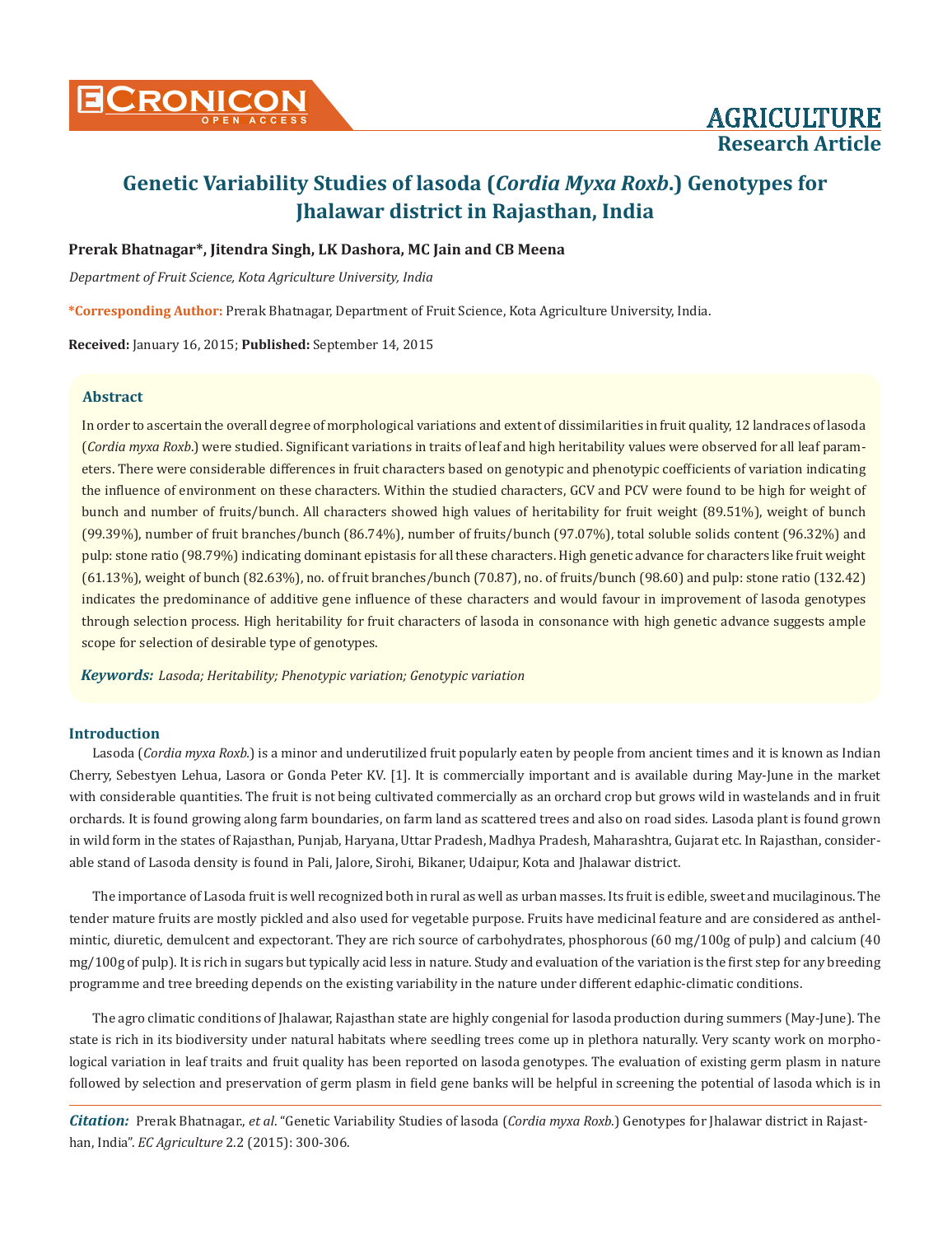301

the way of utilization of the untapped potential of the wild germ plasm for mankind. The morphological traits show a plethora of gene and environment interactions both in intra and inter plant population Stern L and Roche K. [2]. A good knowledge of genetic wealth might also help in identifying desirable cultivars for commercial cultivation.

The present study was an attempt to gather information about genetic variability, heritability and genetic advance among the important traits of lasoda crop. The objective of this study was to describe the variability in 12 selected lasoda genotypes and to identify the most useful variables for discrimination among genotypes, and detect relationships among genotypes.

#### **Materials and Methods**

 A survey to explore the population of (*Cordia myxa Roxb*.) in Jhalawar district of Rajasthan state, India was undertaken during two consecutive years (2012-2013) to identify the wild potential growing sites under *Hadoti* region of Rajasthan. The sampling procedure included the delineation of the forest area in Jhalawar district comprising 12 different locations depending upon the landraces variability with a wide variation in the morphological characters.

#### **Experiment Design**

In the present study, 12 sites of Jhalawar district were selected namely *Naulaon, KotlaGutti, Mandawar, Asnawer, Haripura, Ratadevi, Teliakheri, Manpura, Malipura, Aktasha, Govardhanpura and Sarolakala*. Four naturally growing trees of *Cordia myxa* from each selected site having uniform age and canopy were selected. Trees were selected after evaluation of over 50 trees on the basis of regular fruit production and observed phenotypic diversity. Selections of genotypes were made according to relevant morphological traits of the tree. The selected trees were marked and fruit sampling was done from each site for measuring observations on various physico-chemical traits.

#### **Measurements**

Leaf length and width were measured with a ruler and expressed in cm. Leaves (20 per land race) were sampled from median section of 1 year old branches during sampling time. Leaf thickness of the mid rib was measured using Vernier Callipers and expressed in mm. Fruit weight was recorded using an electronic balance with instrument sensitivity of 1 mg. Fruits/bunch was calculated by counting the total number of fruits in each bunch, in the marked shoot. Hundred fruits from each of the identified trees were collected from all the four orientations of the tree, i.e. 25 from north, 25 from south, 25 from east and 25 from west. Weight of 25 fruits was divided by total number of fruits to obtain the average fruit weight. Pulp weight of 25 selected fruits per tree was estimated by deducting the stone weight from the total fruit weight. Thereafter pulp: stone ratio was obtained by dividing the pulp weight by stone weight and average was calculated. Total soluble solids content and acidity was determined as described by AOAC [3]. Genotypic and phenotypic coefficient of variation was calculated according to Singh RK and BD Chaudhury [4]. Genetic advance (GA) and genetic advance per cent (GA %) were estimated as proposed by Johnson HW., *et al.* [5], Allard RW. [6]. Heritability estimate in the broad-sense (h<sup>2</sup>b) on mean basis for each location and combined locations was used as suggested by Eckebil TP., *et al*. [7] as follows:

 σ2g × 100 Heritability (h<sup>2</sup> ) = ------------------------ σ2p

Where  $\sigma$ 2g is: genotypic variance of the population and  $\sigma$ 2p is phenotypic variance of the population

#### **Statistical Analysis**

The data obtained were subject to analysis of variance using randomized block design using Indostat Software. The twelve sites were considered as treatment and the individual selected tree at each site was taken as the replication. The coefficient of variation for leaf traits and fruit quality was also calculated.

*Citation:* Prerak Bhatnagar., *et al*. "Genetic Variability Studies of lasoda (*Cordia myxa Roxb*.) Genotypes for Jhalawar district in Rajasthan, India". *EC Agriculture* 2.2 (2015): 300-306.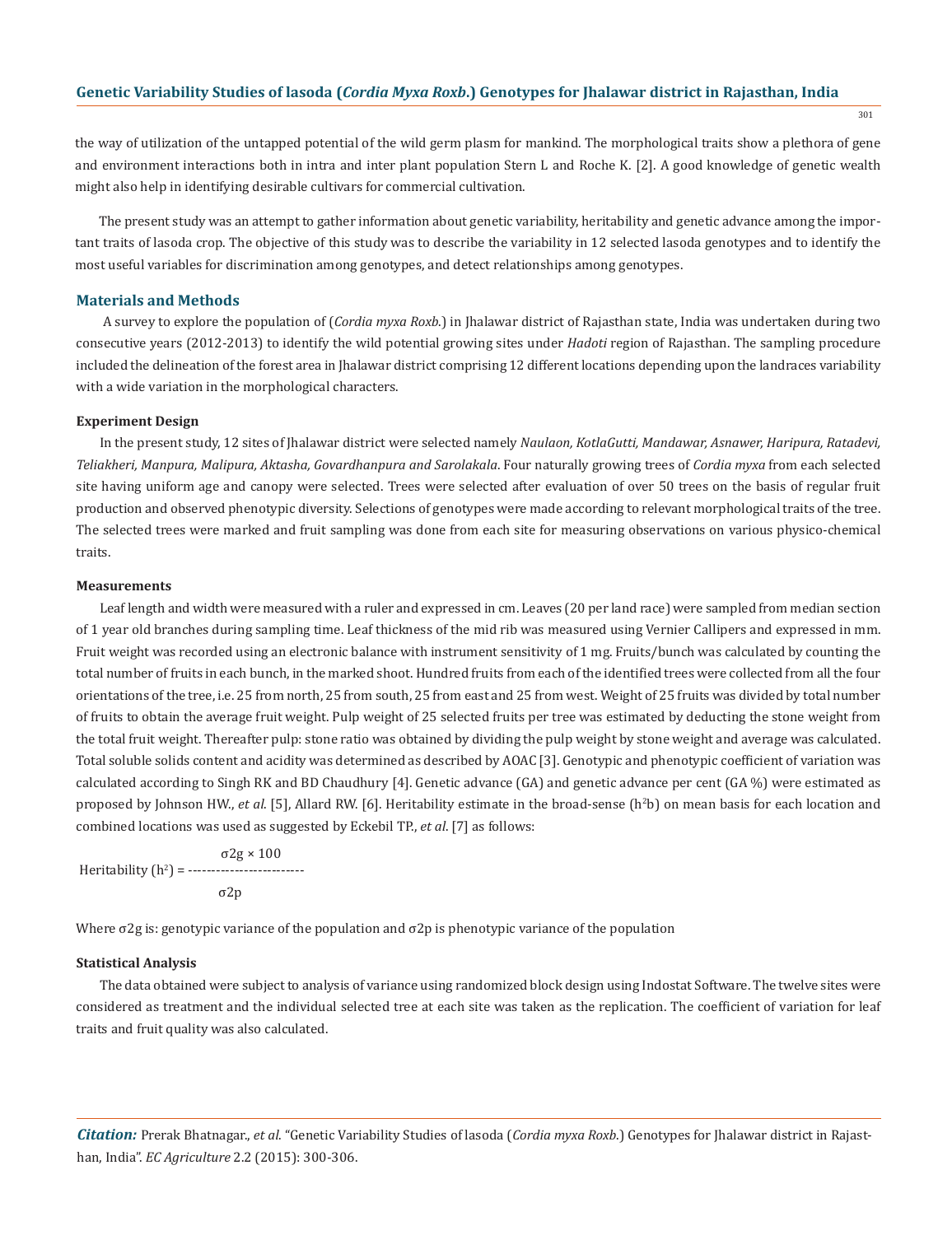## **Results and Discussion**

#### **Leaf characters**

All examined land races are highly adapted to the environmental conditions in Jhalawar district of South Eastern Rajasthan and could be a very interesting source of genetic diversity. The results of this study indicated high morphological diversity of lasoda genotypes Vis a Vis leaf morphology. The results exhibited in table 1 revealed high levels of morphological variation in leaf length (12.06 cm to 19.00 cm) in Provenance I to Provenance VIII; leaf width ranged from (9.00-15.30 cm) in Provenance I to Provenance V; perimeter of leaf varied from (30.00-42.40 cm) in Provenance I to Provenance IX and leaf thickness showed significant range from (0.55-1.46 mm) in Provenance V to Provenance VII. The morphological variations in leaf length may be attributed to genetically control differential photosynthetic apparatus of the varied lasoda genotypes.

The coefficient of variation for leaf traits ranged between 0.84 to 2.91%.The phenotypic and genotypic coefficient of variation for leaf length was found to be 12.72 and 12.38, respectively. However heritability percentage for leaf length was found to be considerably high (94.78%) but genetic advance was moderate (24.83%). High heritability for leaf length indicates prevailing influence of environmental factors on this attribute and dominant epitasis.

In the present investigation, phenotypic and genotypic coefficients of variation for leaf width were noted to be 12.84 and 12.73%, respectively. Highest value of broad sense heritability (98.25%) for leaf width was observed however genetic advance was found low (26.00) under this trait. Genetic coefficient of variation represents the total genetic variation whereas heritability measures the proportion to which the variability of a character is transmitted to the offspring. The phenotypic and genotypic coefficient of variation for leaf perimeter was found to be under low values as 9.40 and 8.79, respectively. High heritability (87.42%) coupled with low genetic advance (16.94%) for leaf perimeter was noticed.

#### **Fruit Quality Variation among Genotypes**

The studied7 quantitative and qualitative traits showed a wide variability and therefore can be considered as traits of interest in breeding programme for future line of work. These traits are influenced by many factors such as climate, soil, slope of land etc. and are bound to vary under natural habitats.

The coefficient of variation in respect of all the 7 characters studied ranged from 2.62% to 17.77%. Data presented in table 3 reveals that average fruit weight of 12 lasoda genotypes on pooled basis varied from 2.61-14.45g with overall mean value of 9.60 g and contributed 10.73% coefficient of variation; T6 provenance recorded highest fruit weight (14.45g) which was statistically at par with T5 provenance. Minimum fruit weight (2.61g) was observed with fruits of T4 provenance. The data exhibited in table 3 depicted the phenotypic and genotypic variation for this trait was found to be 10.15 and 9.08, respectively.

The phenotypic and genotypic coefficients of variation were recorded to be 33.15 and 31.36, respectively. The heritability of this trait, observed to be 89.51% and the expected genetic advance was 61.13%. The better fruit size in some lasoda genotypes might be due to ecotype variation, genetically distinct, favorable soil conditions. There was wide variation recorded in no. of fruit branches/bunch amongst 12 lasoda landraces ranging from (5.00 to 15.00) under T9 provenance and T5provenance. Phenotypic and genotypic variation for this trait was 7.93 and 6.88, respectively. The phenotypic coefficient of variation was 39.66 and genotypic coefficient of variation was 36.34%, which were showed for this trait. The lesser phenotypic and genotypic variation suggests the ample influence of the prevailing climatic conditions on the lasoda genotypes.

The heritability value of this trait was 86.74%. The genetic advance was observed to be 70.87%. No. of fruits/bunch of 12 lasoda genotypes ranged from 5.00 to 18.00 with overall mean of 9.96.Phenotypic and genotypic variation for this trait was observed to be 24.13 and 23.13, respectively. The phenotypic and genotypic coefficients of variation were observed to be 48.58 and 49.30, respectively. The heritability value was recorded to be 97.07% and the expected genetic advance was found to be 98.60%.High heritability value for no. of fruits/bunch indicates dominant epitasis, less effect of environment and high inheritance of this character from one generation to next generation.

*Citation:* Prerak Bhatnagar., *et al*. "Genetic Variability Studies of lasoda (*Cordia myxa Roxb*.) Genotypes for Jhalawar district in Rajasthan, India". *EC Agriculture* 2.2 (2015): 300-306.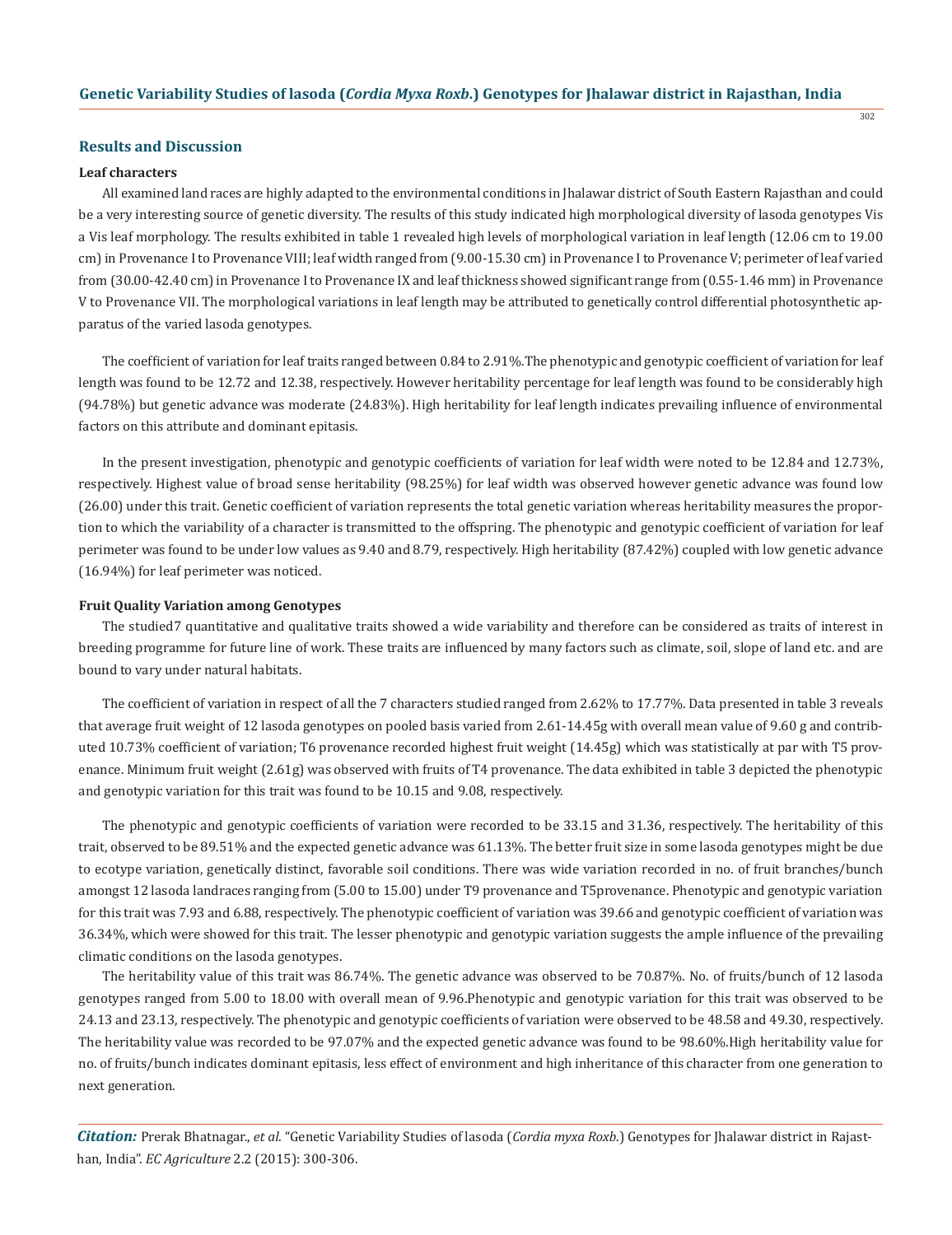303

Average weight of bunch/cluster varied from 41.50 in Provenance I to 175.60 under Provenance XII with a general mean of 89.51. The genotypic coefficient of variability was 40.28 and phenotypic coefficient of variation was 40.36%. The heritability value was recorded to be 99.39%. The expected genetic advance was recorded to be 82.63% and it might be due to high range of variation among studied genotypes. The data of experiment showed that total soluble solids content of lasoda genotypes ranged from 5.60 in Provenance VII to 7.20 under Provenance V with a general mean of 6.66. The phenotypic coefficient of variation was 8.30 and genotypic coefficient of variation was 8.15.

The heritability value was noted to be 96.32%. The expected genetic advance was recorded to be 16.48%. The data of experiment revealed that titratable acidity was observed within a narrow range of 0.06 to 0.11% genotypes indicating acid less nature of lasoda fruits. Pulp: stone ratio exhibited a wide range from 1.19 in provenance to 9.21 in Provenance V with a general mean of 4.17. The phenotypic coefficient of variation for this trait was 65.06 and genotypic coefficient of variation was observed to be 64.67%. The heritability value was found to be 98.79% and the expected genetic advance was observed to be 132.42. High pulp: stone ratio is a better quality indicator of lasoda fruit. In the present study, lot of variation exists particularly with respect to this parameter. High heritability coupled with high genetic advance for this character offers a great possibility that the improvement can be made for these traits through direct selection. The estimates of phenotypic coefficient of variation were in general higher than genotypic coefficient of variation. The results indicated higher influence of environment on the expression of characters under investigation. Estimates of different genetic variability parameters are presented in table 3. Although the genotypic coefficient of variation and phenotypic coefficient of variation are the measures of genetic variability however, the amount of genetic gain can be estimated from genotypic coefficient of variation and phenotypic coefficient of variation along with heritability. The observed variation in a character is partly composed of genetic (heritable) variation and partly of non-heritable. Findings related to genotypic and phenotypic variability in lasoda was reported by Nagar in a survey of lasoda genotypes in Thar Desert of Rajasthan.

The genetic advance expressed in per cent mean was notably high for some characters especially fruit weight (61.13%), weight of bunch (82.63%), no. of fruit branches/bunch (70.87%), no. of fruits/bunch (98.60%) and pulp: stone ratio (132.42%). This might be due to high range of variation among the genotypes. High values of heritability for characters like fruit weight (89.51%), weight of bunch (99.39%), no. of fruit branches/bunch (86.74%), no. of fruits/bunch (97.07%), total soluble solids content (96.32%) and pulp: stone ratio (98.79%) indicated high genetic divergence among the landraces indicating ample chances for plant selection. Likewise, Prasad and Rao (1989) recorded high estimates of heritability in lime for TSS, ascorbic acid, acidity, rind thickness and fruit volume. The higher values of genetic gain for characters like fruit weight (61.13%), weight of bunch (82.63%), no. of fruit branches/bunch (70.87), no. of fruits/bunch (98.60) and pulp: stone ratio (132.42) indicates the predominance of additive gene action for these characters and these characters would have possibilities towards desired selection.

#### **Conclusion**

From the analysis of the collected landraces, it appeared that there is considerable variation in physico-chemical attributes of the fruits. Out of 12 landraces, *Haripura* manifested maximum pulp: stone ratio which forms premier character for evaluation in view of mass of the edible part. Alongside, this landrace was having higher weight of bunch superseding all the landraces evaluated. High heritability effects suggest dominant epistasis, prevailing effect of environment and high inheritance of fruit characters from one generation to another generation. Rajasthan state is blessed with enormous diversity of lasoda fruit and there is a need to preserve this biodiversity as well as to assess its physico-chemical properties for making it more popular in order to evolve lasoda genotypes with better quality attributes.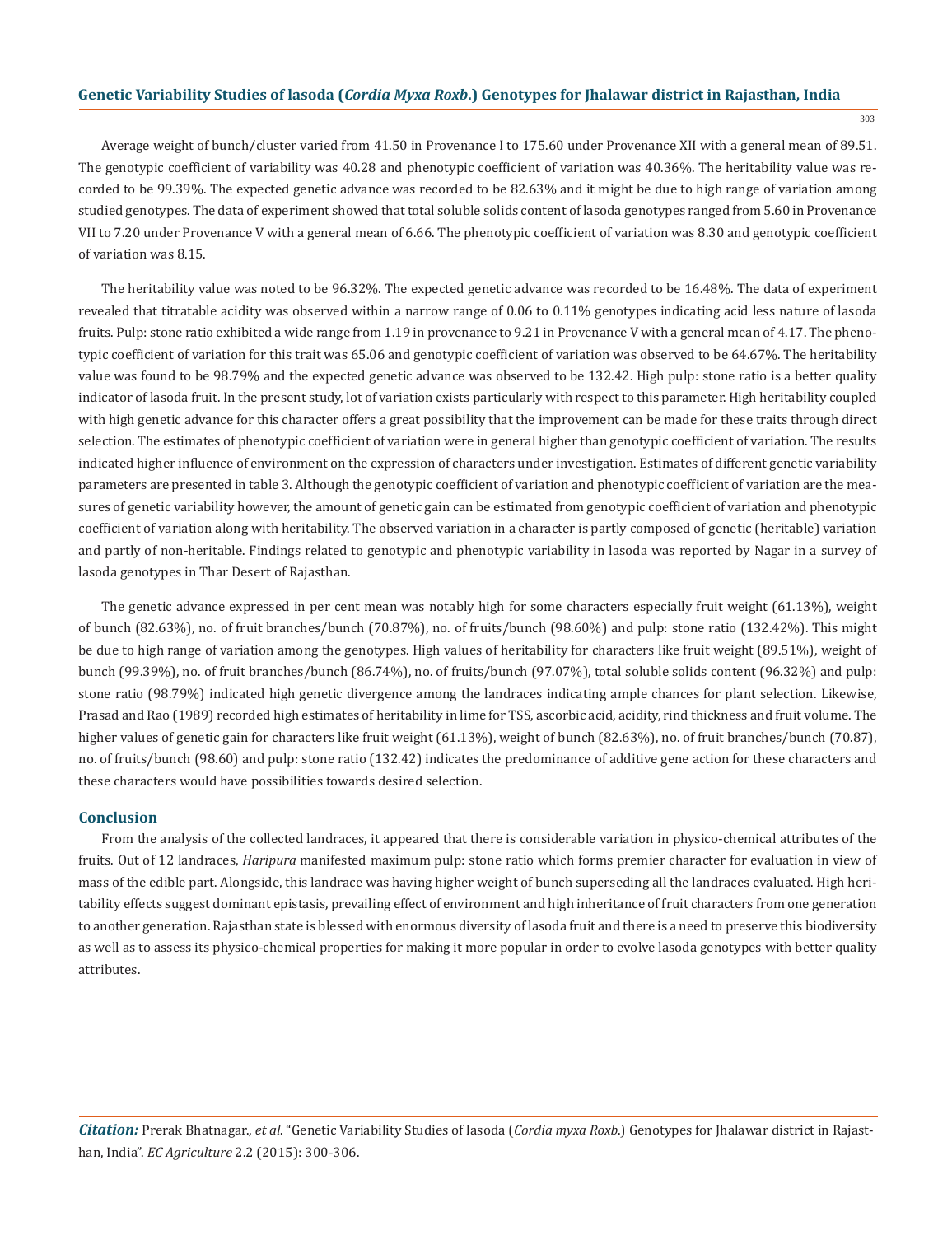| Code<br><b>Provenances</b> |               | <b>Leaf length</b><br>(cm) | <b>Leaf width</b><br>(cm) | <b>Perimeter of leaf</b><br>(cm) | <b>Leaf thickness</b><br>(mm) |  |
|----------------------------|---------------|----------------------------|---------------------------|----------------------------------|-------------------------------|--|
| I                          | Naulaon       | 12.06                      | 9.00                      | 30.00                            | 1.09                          |  |
| $\mathbf{I}$<br>KotlaGutti |               | 16.50                      | 11.50                     | 37.60                            | 1.06                          |  |
| III                        | Mandawar      | 13.70                      | 13.80                     | 39.30                            | 0.81                          |  |
| IV                         | Asnawer       | 13.60                      | 14.13                     | 37.50                            | 1.30                          |  |
| V                          | Haripura      | 15.20                      | 15.30                     | 42.10                            | 0.55                          |  |
| VI                         | Ratadevi      | 13.00                      | 13.20                     | 41.63                            | 1.16                          |  |
| <b>VII</b><br>Teliakheri   |               | 15.00                      | 13.80                     | 39.10                            | 1.46                          |  |
| <b>VIII</b><br>Manpura     |               | 19.00                      | 12.30                     | 41.50                            | 0.95                          |  |
| IX                         | Malipura      | 15.00                      | 12.00                     | 42.40                            | 0.90                          |  |
| Aktasha<br>X               |               | 14.50                      | 12.80                     | 39.20                            | 1.17                          |  |
| XI                         | Govardhanpura | 13.30                      | 11.20                     | 36.10                            | 1.37                          |  |
| XII                        | SarolaKala    | 14.00                      | 12.20                     | 37.40                            | 1.20                          |  |
| Range                      |               | 12.06-19.00                | 9.00-15.30                | 30.00-42.40                      | $0.55 - 1.46$                 |  |
| Overall Mean               |               | 14.57                      | 12.60                     | 38.65                            | 1.08                          |  |
| CV(%)                      |               | 2.91                       | 0.84                      | 2.88                             | 2.61                          |  |
| $SEm(\pm)$                 |               | 0.34                       | 0.08                      | 0.91                             | 0.02                          |  |
| CD 5%                      |               | 0.71                       | 0.17                      | 1.88                             | 0.04                          |  |

*Data analyzed using Indostat Software.*

*Table1: Morphological Variation in leaf samples of Lasoda Land races of Jhalawar district.*

| <b>S. No.</b> | <b>Characters</b> | Phenotypic<br>variation | Genotypic<br>variation | $PCV\%$ | $GCV\%$ | Heritability% | Genetic<br>advance% |
|---------------|-------------------|-------------------------|------------------------|---------|---------|---------------|---------------------|
|               | Leaf length       | 3.43                    | 3.25                   | 12.72   | 12.38   | 94.78         | 24.83               |
| 2             | Leaf width        | 2.63                    | 2.58                   | 12.84   | 12.73   | 98.25         | 26.00               |
| 3             | Leaf perimeter    | 13.25                   | 11.59                  | 9.40    | 8.79    | 87.42         | 16.94               |
| 4             | Leaf thickness    | 0.06                    | 0.06                   | 23.53   | 23.38   | 98.73         | 47.87               |

*Data analyzed using Indostat Software.*

*Table 2: Estimation of the genotypic coefficient of variation, phenotypic coefficient of variation, heritability and genetic advance for leaf characters under 12 land races of Lasoda in Jhalawar district.*

304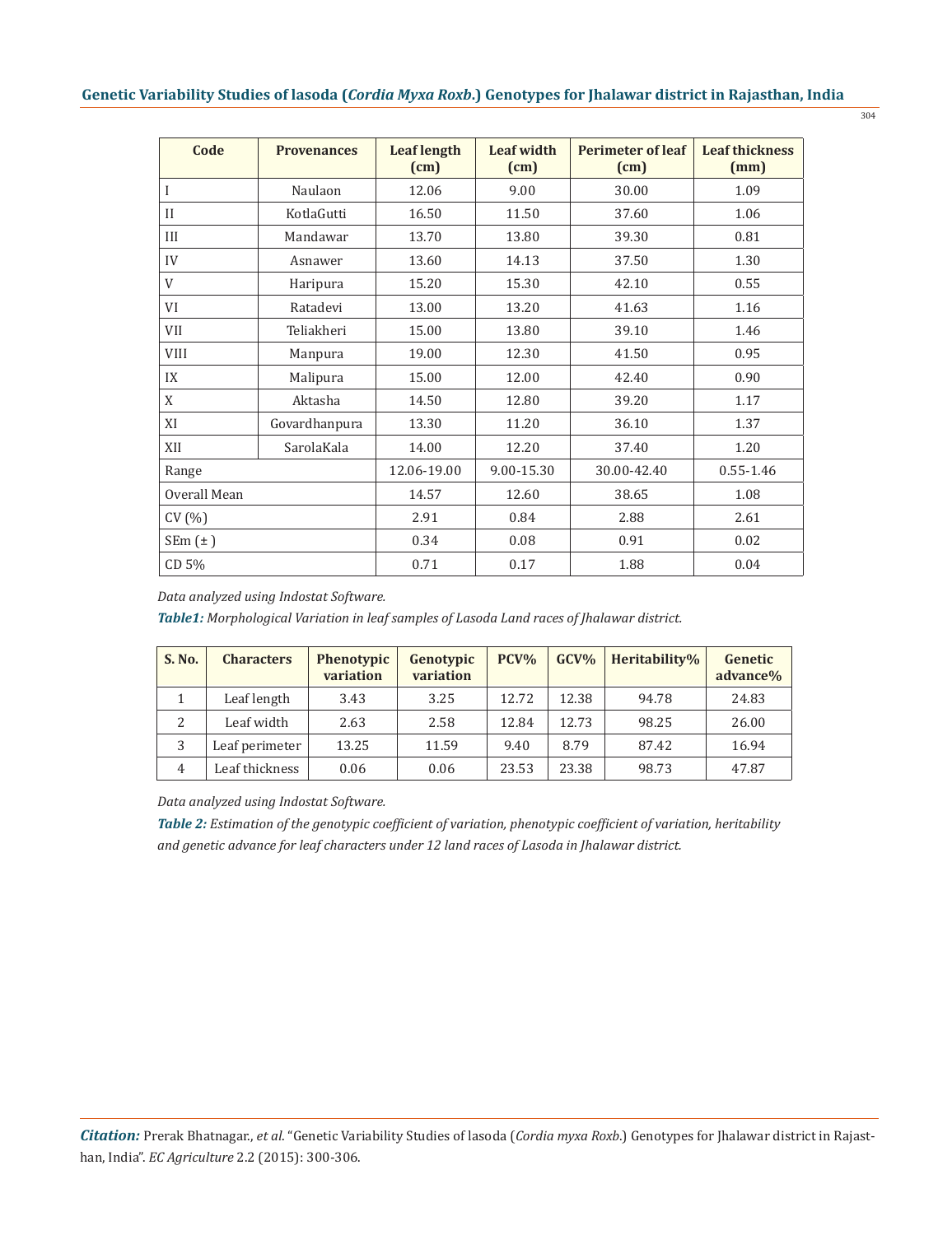| I<br>. .<br>× | I<br>. . | I<br>۰, |  |
|---------------|----------|---------|--|
|               |          |         |  |

| Code         | <b>Provenances</b> | Fruit wt.<br>(g.) | No. of fruit<br>branches/bunch | No. of fruits/<br>bunch | Wt. of<br>bunch(g.) | TSS (°brix) | $\frac{0}{0}$<br>(Acidity) | <b>Pulp: Stone</b><br>ratio |
|--------------|--------------------|-------------------|--------------------------------|-------------------------|---------------------|-------------|----------------------------|-----------------------------|
|              | Naulaon            | 9.00              | 8.75                           | 5.50                    | 41.50               | 7.20        | 0.06                       | 1.19                        |
| $\mathbf{I}$ | KotlaGutti         | 9.27              | 6.50                           | 5.00                    | 43.50               | 7.04        | 0.06                       | 8.64                        |
| III          | Mandawar           | 6.89              | 6.75                           | 5.50                    | 72.50               | 6.80        | 0.09                       | 6.16                        |
| IV           | Asnawer            | 2.61              | 7.25                           | 16.50                   | 46.50               | 6.25        | 0.10                       | 4.47                        |
| V            | Haripura           | 13.93             | 15.00                          | 8.75                    | 158.75              | 7.41        | 0.08                       | 9.21                        |
| VI           | Ratadevi           | 14.45             | 6.33                           | 7.00                    | 72.71               | 5.80        | 0.08                       | 4.79                        |
| VII          | Teliakheri         | 9.38              | 7.00                           | 10.00                   | 79.33               | 5.60        | 0.09                       | 2.30                        |
| <b>VIII</b>  | Manpura            | 10.62             | 5.66                           | 6.66                    | 74.72               | 7.04        | 0.11                       | 3.02                        |
| IX           | Malipura           | 9.11              | 5.00                           | 8.33                    | 69.31               | 6.90        | 0.07                       | 2.58                        |
| X            | Aktasha            | 11.24             | 5.33                           | 10.33                   | 93.61               | 6.50        | 0.09                       | 2.74                        |
| XI           | Govardhanpura      | 8.73              | 6.33                           | 18.00                   | 146.13              | 6.70        | 0.10                       | 2.24                        |
| XII          | SarolaKala         | 10.07             | 5.33                           | 18.00                   | 175.60              | 6.78        | 0.06                       | 2.74                        |
| Range        |                    | 2.61-14.45        | 5.00-15.00                     | 5.00-18.00              | $41.50 -$<br>175.60 | 5.60-7.41   | $0.06 - 0.11$              | 1.19-9.21                   |
| Overall Mean |                    | 9.60              | 7.10                           | 9.96                    | 89.51<br>6.66       |             | 0.08                       | 4.17                        |
| CV(%)        |                    | 10.73             | 14.44                          | 8.43                    | 2.62                | 1.59        | 17.77                      | 12.13                       |
| SEm          |                    | 0.84              | 0.83                           | 0.68                    | 1.91                | 0.08        |                            | 0.41                        |
| CD 5%        |                    | 1.74              | 1.73                           | 1.42                    | 3.97                | 0.17        | 0.02                       | 0.85                        |

# *Data analyzed using Indostat Software.*

*Table 3: Physical Analysis for 12 land races of Lasoda in Jhalawar district.*

| S.No           | <b>Characters</b>              | $CV\%$ | Phenotypic<br>variation | Genotypic<br>variation | $PCV\%$ | GCV%  | Heritability% | Genetic<br>advance% |
|----------------|--------------------------------|--------|-------------------------|------------------------|---------|-------|---------------|---------------------|
| 1              | Fruit weight $(g)$             | 10.73  | 10.15                   | 9.08                   | 33.15   | 31.36 | 89.51         | 61.13               |
| 2              | Wt. of bunch. (g.)             | 2.62   | 10.00                   | 10.61                  | 40.36   | 40.28 | 99.39         | 82.63               |
| 3              | No. of fruit<br>branches/bunch | 14.44  | 7.93                    | 6.88                   | 39.66   | 36.94 | 86.74         | 70.87               |
| $\overline{4}$ | No. of fruits/<br>bunch        | 8.43   | 24.13                   | 23.13                  | 48.58   | 49.30 | 97.07         | 98.60               |
| 5              | TSS (obrix)                    | 1.59   | 0.30                    | 0.29                   | 8.30    | 8.15  | 96.32         | 16.48               |
| 6              | % Acidity                      | 17.77  | 0.0002                  | 0.004                  | 25.32   | 18.03 | 50.72         | 26.46               |
| 7              | Pulp: Stone ratio              | 12.13  | 7.67                    | 7.57                   | 65.06   | 64.67 | 98.79         | 132.42              |

*Data analyzed using Indostat Software*

*Table 4: Estimation of the coefficient of variation, genotypic coefficient of variation, phenotypic coefficient of variation, heritability and genetic advance for 12 land races of Lasoda in Jhalawar district.*

# **Bibliography**

- 1. Peter KV. "Horticulture Science Series". Fruit Crops, New India Publishing Agency 3 (2007): 353.
- 2. Stern L and Roche K. "Genetics of forest ecosystems". Ecological Studies 6.330 Series 70 Abb. Springer Verlag. Berlin-Heidelberg- New York (1974): 622-623.

*Citation:* Prerak Bhatnagar., *et al*. "Genetic Variability Studies of lasoda (*Cordia myxa Roxb*.) Genotypes for Jhalawar district in Rajasthan, India". *EC Agriculture* 2.2 (2015): 300-306.